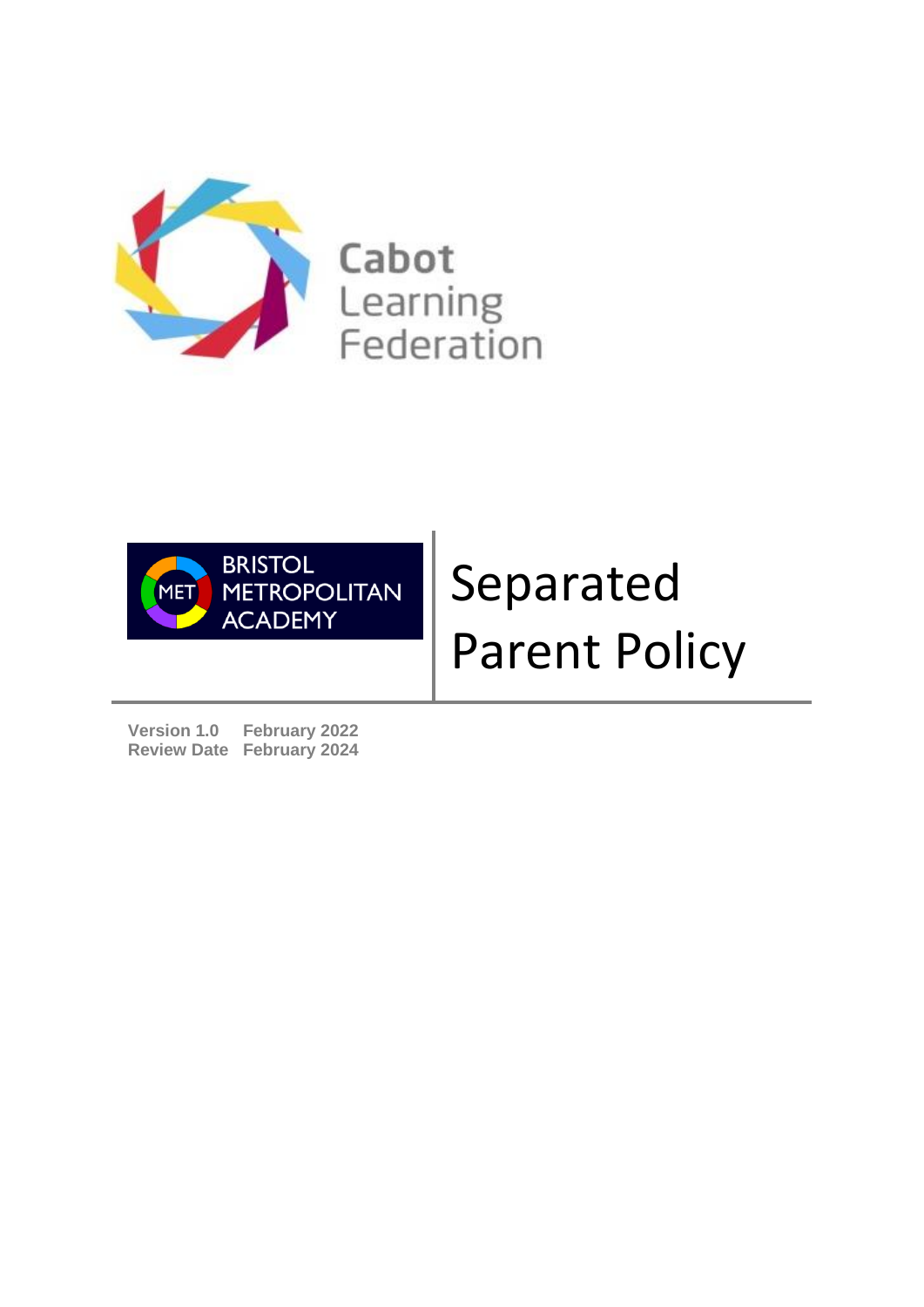

# <span id="page-1-0"></span>**History of most recent Policy changes**

| <b>Date</b> | Page | <b>Change</b>              | Origin of Change e.g. TU<br>request, Change in legislation |
|-------------|------|----------------------------|------------------------------------------------------------|
| Feb 2022    |      | Version 1 - Policy created |                                                            |
|             |      |                            |                                                            |
|             |      |                            |                                                            |
|             |      |                            |                                                            |
|             |      |                            |                                                            |
|             |      |                            |                                                            |
|             |      |                            |                                                            |
|             |      |                            |                                                            |
|             |      |                            |                                                            |
|             |      |                            |                                                            |
|             |      |                            |                                                            |
|             |      |                            |                                                            |
|             |      |                            |                                                            |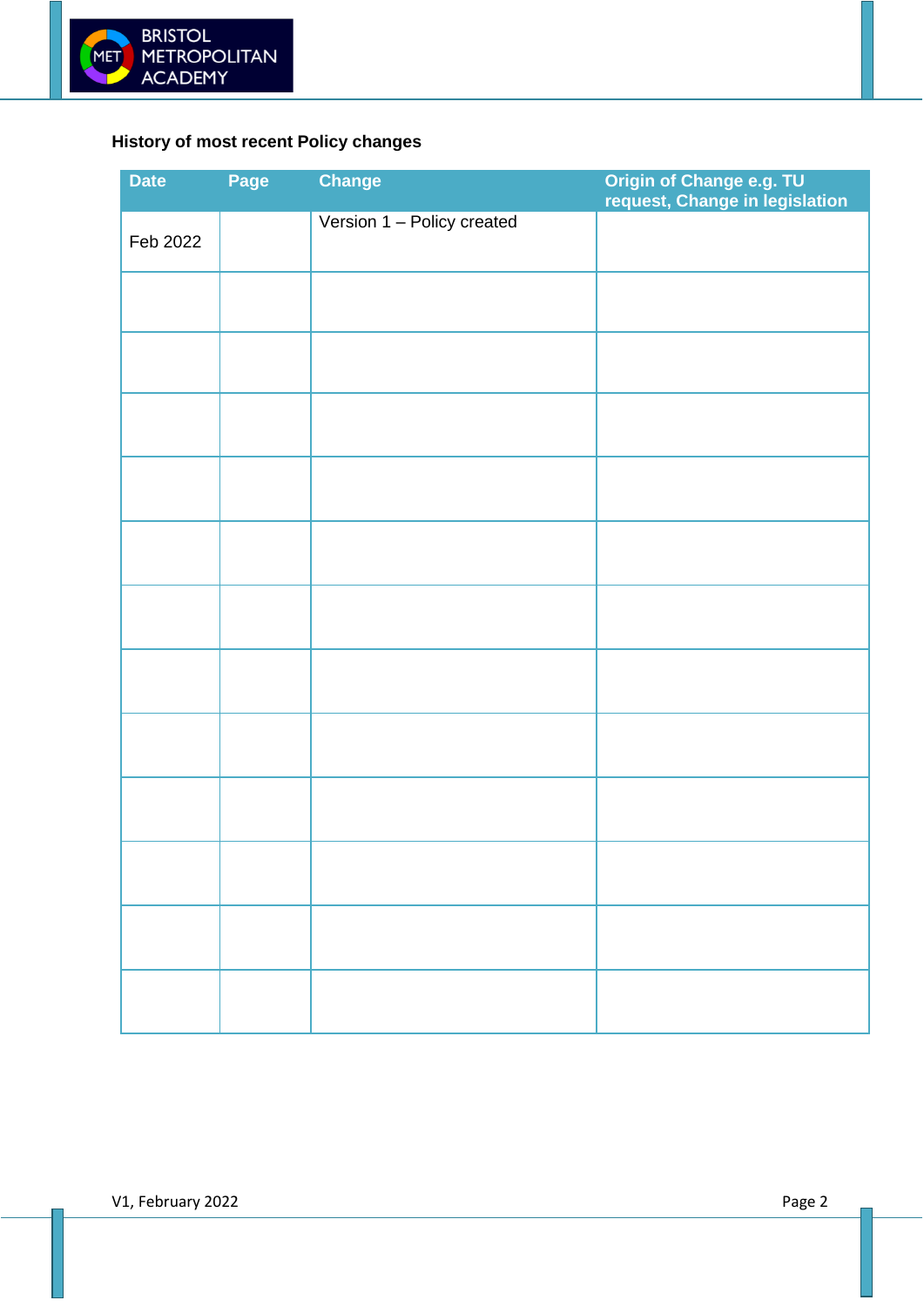

# <span id="page-2-0"></span>**Contents**

| $\mathbf{1}$   |  |
|----------------|--|
| $\overline{2}$ |  |
| 3              |  |
| 4              |  |
| 5              |  |
| 6              |  |
| $\overline{7}$ |  |
| 8              |  |
| 9              |  |
| 10             |  |
| 11             |  |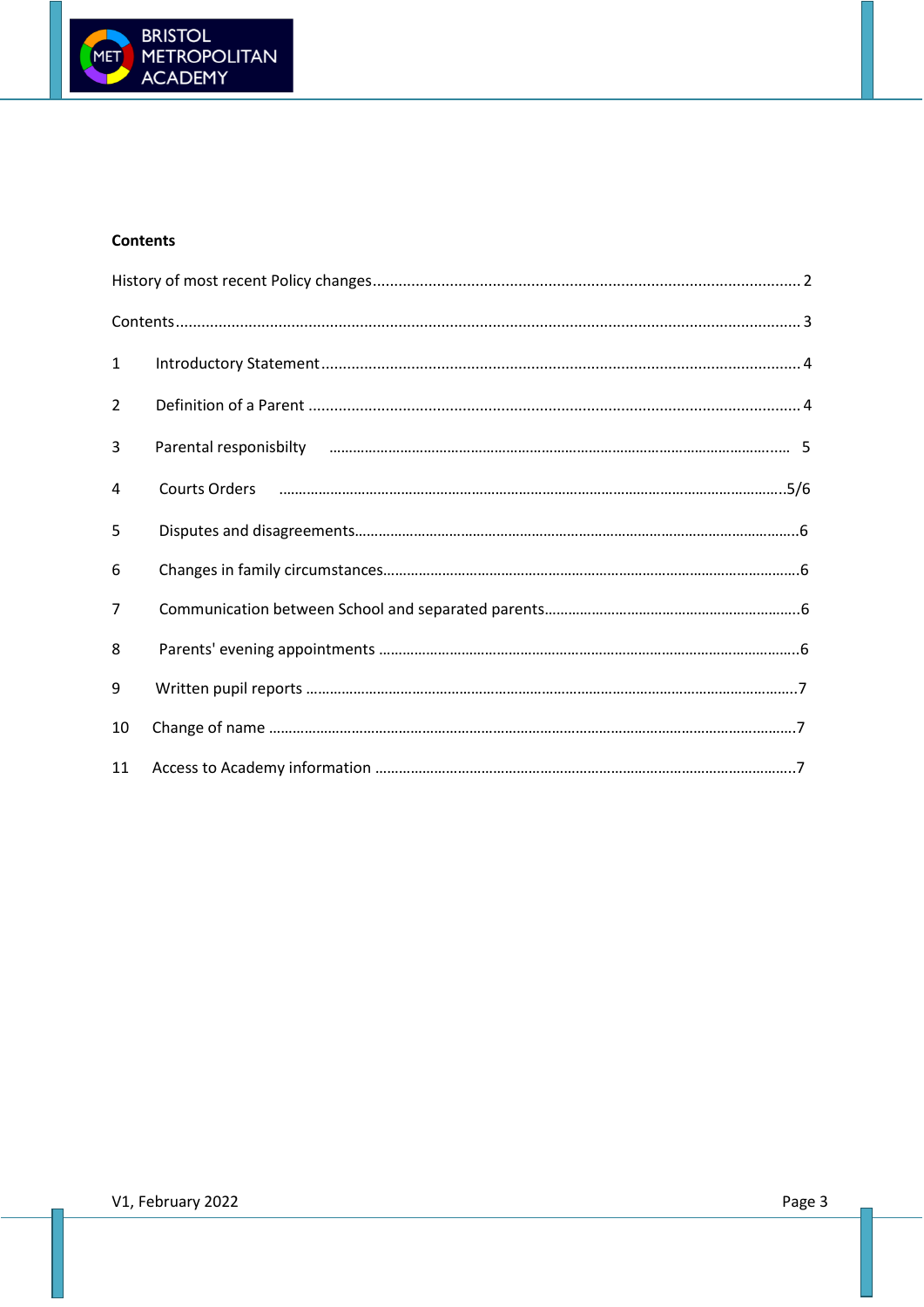

This policy takes into account the government's explanation of [Parental rights and responsibilities](https://www.gov.uk/parental-rights-responsibilities) and the Department for Education's (DfE) guidance [Understanding and dealing with issues relating](https://www.gov.uk/government/publications/dealing-with-issues-relating-to-parental-responsibility/understanding-and-dealing-with-issues-relating-to-parental-responsibility#introduction)  [to parental responsibility](https://www.gov.uk/government/publications/dealing-with-issues-relating-to-parental-responsibility/understanding-and-dealing-with-issues-relating-to-parental-responsibility#introduction)

Government guidance outlines [what is parental responsibility](https://www.gov.uk/parental-rights-responsibilities) and who can obtain it.

### **1. Introduction**

At Bristol Metropolitan Academy, we aim to maintain contact with both parents in the best interests of their child(ren). This policy aims to minimise any impact and to clarify to all parties what is expected from separated parents and what can be expected from the Academy.

The basis of the advice within this policy is with regards to a child or children who have already been admitted to the Academy.

The person(s) with parental responsibility who applied for the child's admission should have involved all others with parental responsibility in making the decision to apply. They should have provided the Academy with details of all those with parental responsibility for a child. Where this has not happened the Academy welcomes direct contact from those with parental responsibility providing their own details. However, the Academy cannot be held responsible for excluding a parent or person with parental responsibility if the information has not been provided to them.

If parents separate whilst their child already attends the Academy, the parents must notify us immediately so that the we can ensure continuing contact with both parents and, in the event that the parents have separated on an acrimonious basis the Academy will endeavour to accommodate each parent separately in terms of communications and any attendances at the Academy site.

#### **2. Definition of "parent"**

The definition of a "parent" for School purposes is much wider than for any other situation. Section 576 of The Education Act 1996 defines a parent as:

- all biological parents, whether they are married or not
- includes any person who, although not a biological parent, has parental responsibility for a child or young person - this could be an adoptive parent, a step-parent, guardian or other relative
- any person who, although not a biological parent and does not have parental responsibility, has care of a child or young person.

A person typically has care of a child or young person if they are the person with whom the child lives, either full or part time and who looks after the child, irrespective of what their biological or legal relationship is with the child. For example, this may be a foster carer or family and friends carer who do not have parental responsibility but have been delegated the responsibility for taking day-to-day decisions about the child.

Parents, as defined above, are entitled to share in the decisions about the child's education and to be treated equally by Schools. In particular, these entitlements include, but are not limited to, the following:

- receiving copies of School reports
- having access to School records

V1, February 2022 **Page 4**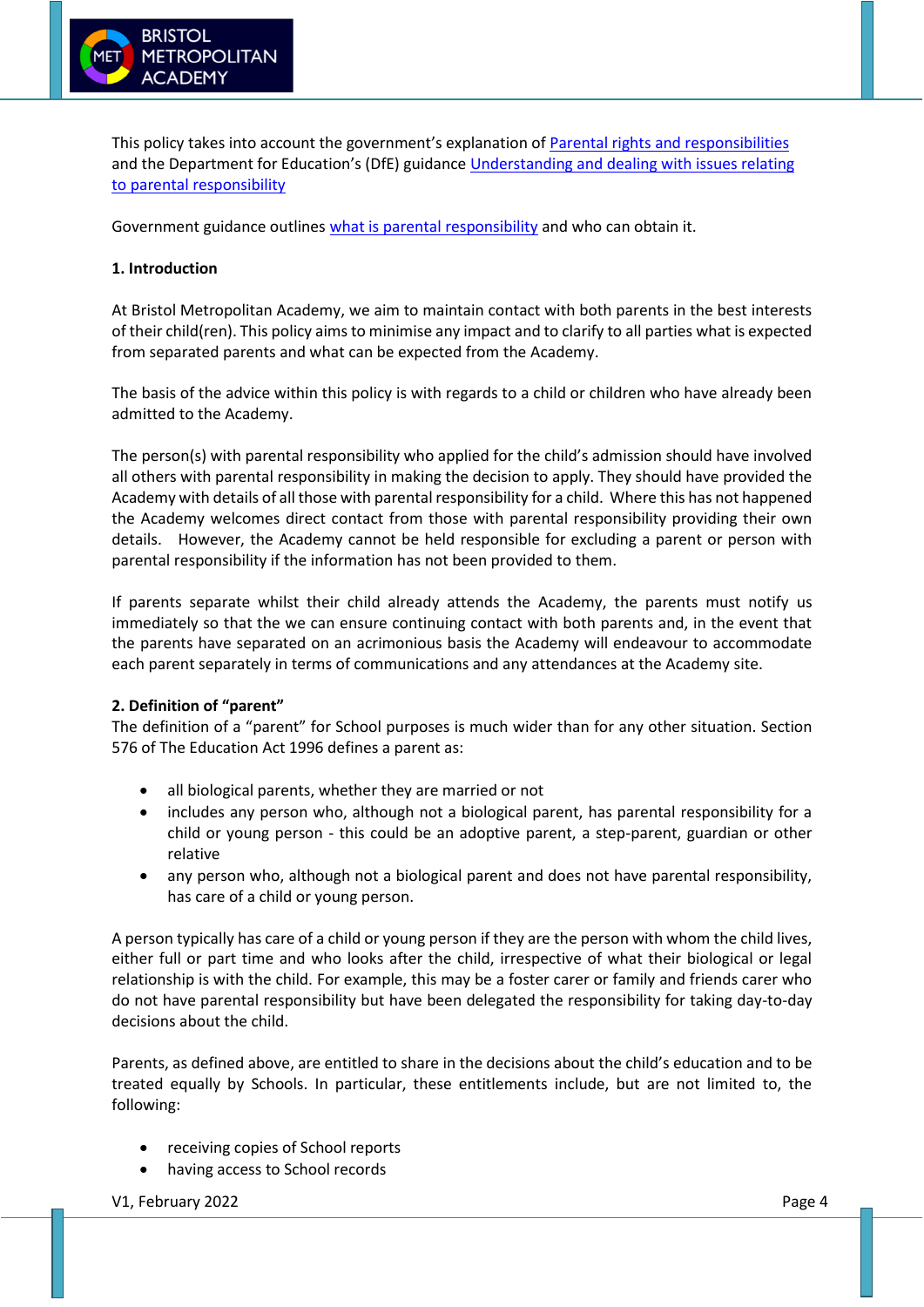

- attending parent meetings
- receiving newsletters
- invitations to School events
- information about School trips
- School photographs relating to their child
- participation in any exclusion procedure and
- dealing with any medical issues that arise and/or vaccinations that may be offered.

The Academy recognises that whilst the parents of some pupils may be separated, divorced or estranged, they are still entitled to the above and this entitlement cannot be restricted without a Court order. If the parents are involved in proceedings before the Court directly relating to the child(ren), the parents should seek the Court's permission to disclose the Court order(s) made to the Academy. In addition, and should the Courts so require, the Academy will be willing to provide a letter setting out any information that is specified in a Court order.

#### **3. Parental responsibility**

Parental responsibility is defined in the Children Act 1989 and means the rights, duties, powers, responsibilities and authority that a parent has for their child. In addition to a child's natural parents, it can be acquired by Court order, being appointed a guardian, adopting a child or a formal agreement.

The information provided to the Academy when the child was enrolled detailing who has parental responsibility for the child will be presumed to be correct unless a Court order or original birth certificate proving otherwise is provided to us. The Academy will be reliant on such information being provided as accurate and true. The information provided regarding the address(es) where the child lives will be presumed to be correct unless the Academy is provided with a copy of a Court order setting out arrangements for where the child should live.

Every parent with parental responsibility for a child has an equal right to be engaged with decisions regarding their education. Unless there is a Court order limiting an individual's exercise of parental responsibility the Academy must treat all parents equally and must provide them with the same information.

Where contact has been limited by a Court order, the parent still has the right to receive information about the child and be involved in decisions regarding their education and welfare, unless a Court order restricts what information they can receive or removes their parental responsibility. We will not remove a parent's contact details without such a Court order being in place or a parent asks for their **own** contact details to be removed.

#### **4. Court orders**

At Bristol Metropolitan Academy, our sole wish is to promote the best interests of the child, working in partnership with all parents and/or those with parental responsibility. If there is a Court order in place, the Academy will always act in ways to ensure, as best it can, that no Court order is breached.

The Academy can only be expected to comply with an order if it is properly notified and has received a sealed digital or paper copy for its files, and only to the extent that it relates to us.

The Academy has no responsibility for enforcing any Court order but will endeavour to ensure that if there are restrictions in place with regards to the collection of a child, such restrictions are adhered to.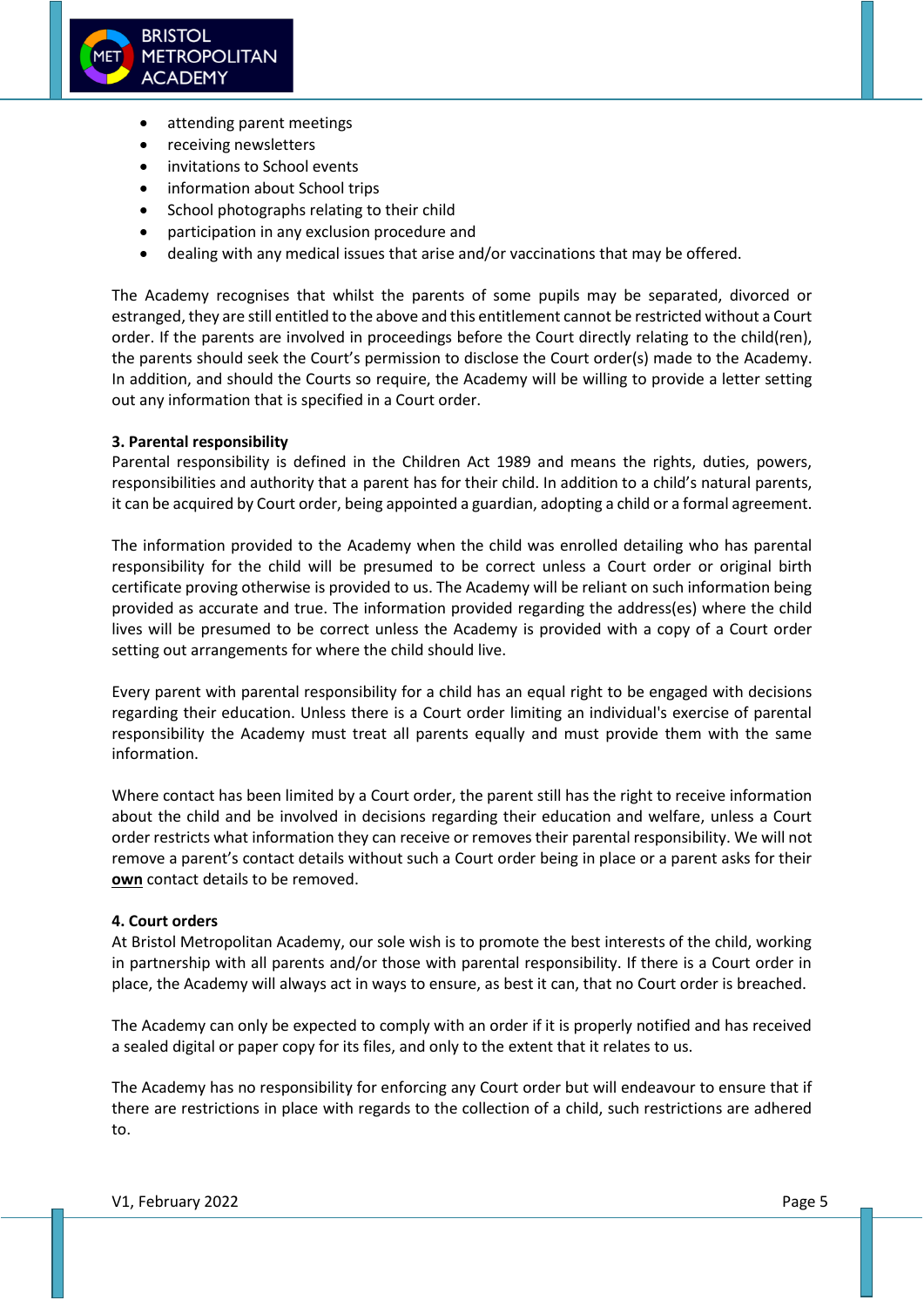

In the event that the Academy is not informed of the existence of such an order, the parents will be treated equally by the Academy. If there is an order in place and neither the parents and/or those with parental responsibility inform the Academy then if there is any breach of such order, the Academy cannot be held responsible and/or liable

#### **5. Disputes and disagreements**

Bristol Metropolitan Academy hopes that parents and all those with parental responsibility will support the Academy in working together for the benefit of their children.

It is very important to note that any dispute between parents sharing these rights will need to be resolved between them. In all cases where parents and/or those with parental responsibility cannot agree on various issues, parents should seek independent legal advice as to the options available to resolve those issues, either by agreement or by obtaining a Court order.

Parents should seek to resolve contact issues without involving the Academy. The Academy will not mediate, "take sides" or act as an intermediary between parents who do not communicate with each other.

# **6. Changes in family circumstances**

We ask parents to inform the Academy whenever something outside- such as a change in family circumstances – occurs so that we can sensitively support the child in the Academy. We expect parents to update the Academy whenever emergency contact details change for one or both parents and/or there is a new arrangement for collecting children at the end of the Academy day, in particular if there is any Court order that has been made.

We recognise the sensitivity of some situations and all staff are aware of the need for discretion and confidentiality. Academy staff will be informed on a strict need-to-know basis so that suitable support can be offered.

#### **7. Communication between the Academy and separated parents**

Bulletins, newsletters and general updates are sent via Text or email to all parents and/or those who have parental responsibility for whom we have up-to-date contact details. These updates contain all the main class/Academy events, including parents' evenings, productions, sports days and class outings and events.

The Academy is able to deal with separate requests for invitations to Academy events and performances made by separated, divorced or estranged parents who have parental responsibility. However, the Academy would be grateful if parents could communicate directly on such matters if they can although in some instances the Academy recognises that this may not be possible should there be a Court order in place preventing the parties from contacting each other. The Academy will try to comply with requests; however, in certain circumstances, and as stated above, it will not always be possible, for example when a Court order preventing contact with the child or each other is in place.

In all circumstances, we aim to maintain our open-door policy with all parents.

#### **8. Parents' evening appointments**

Whenever requested, we will offer separate parents' evening appointments for separated, divorced or estranged parents who have parental responsibility.